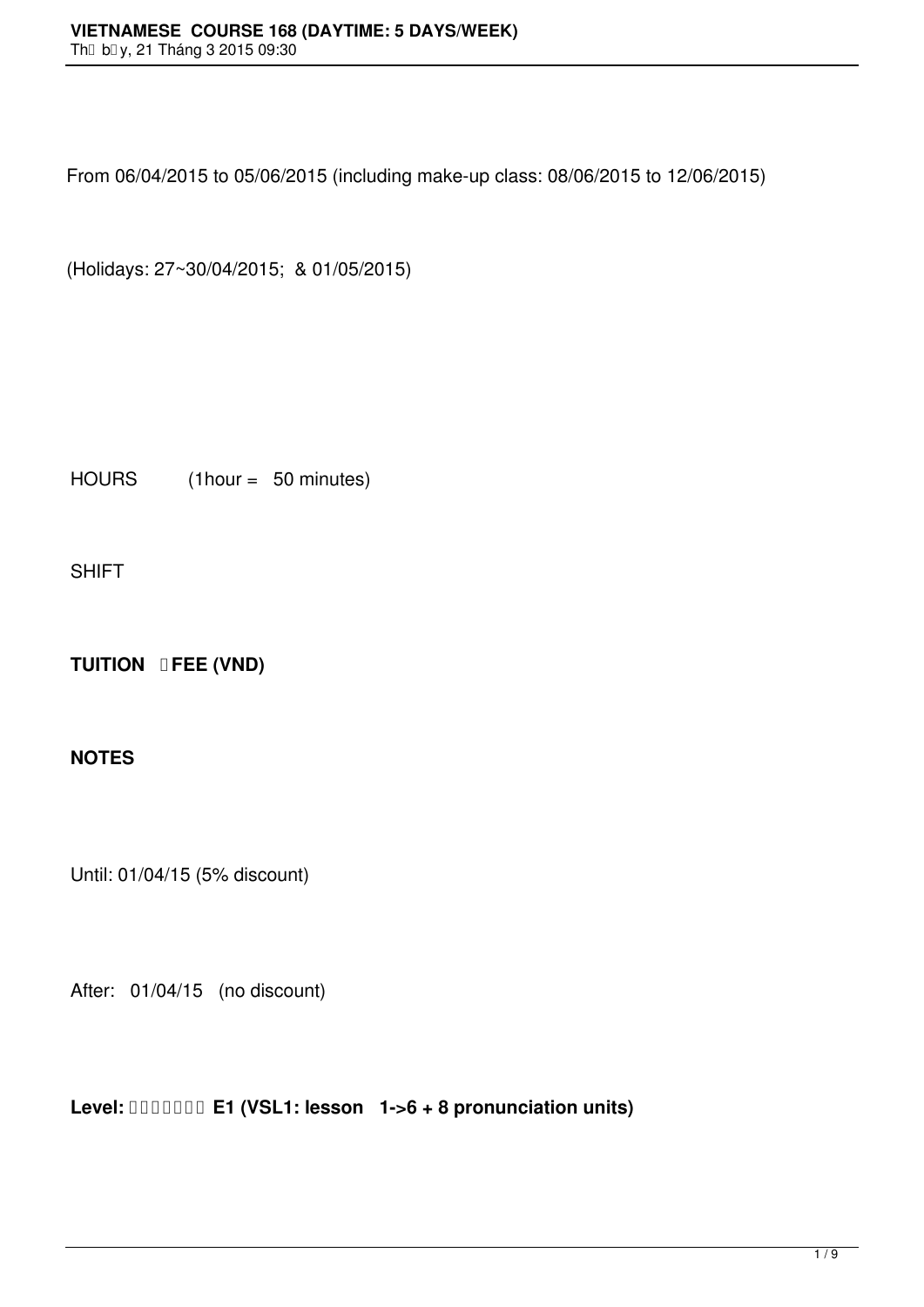80.0

08:00 AM - 09:50 AM

5,320,000

5,600,000

80.0

10:00 AM - 11:50 AM

5,320,000

5,600,000

80.0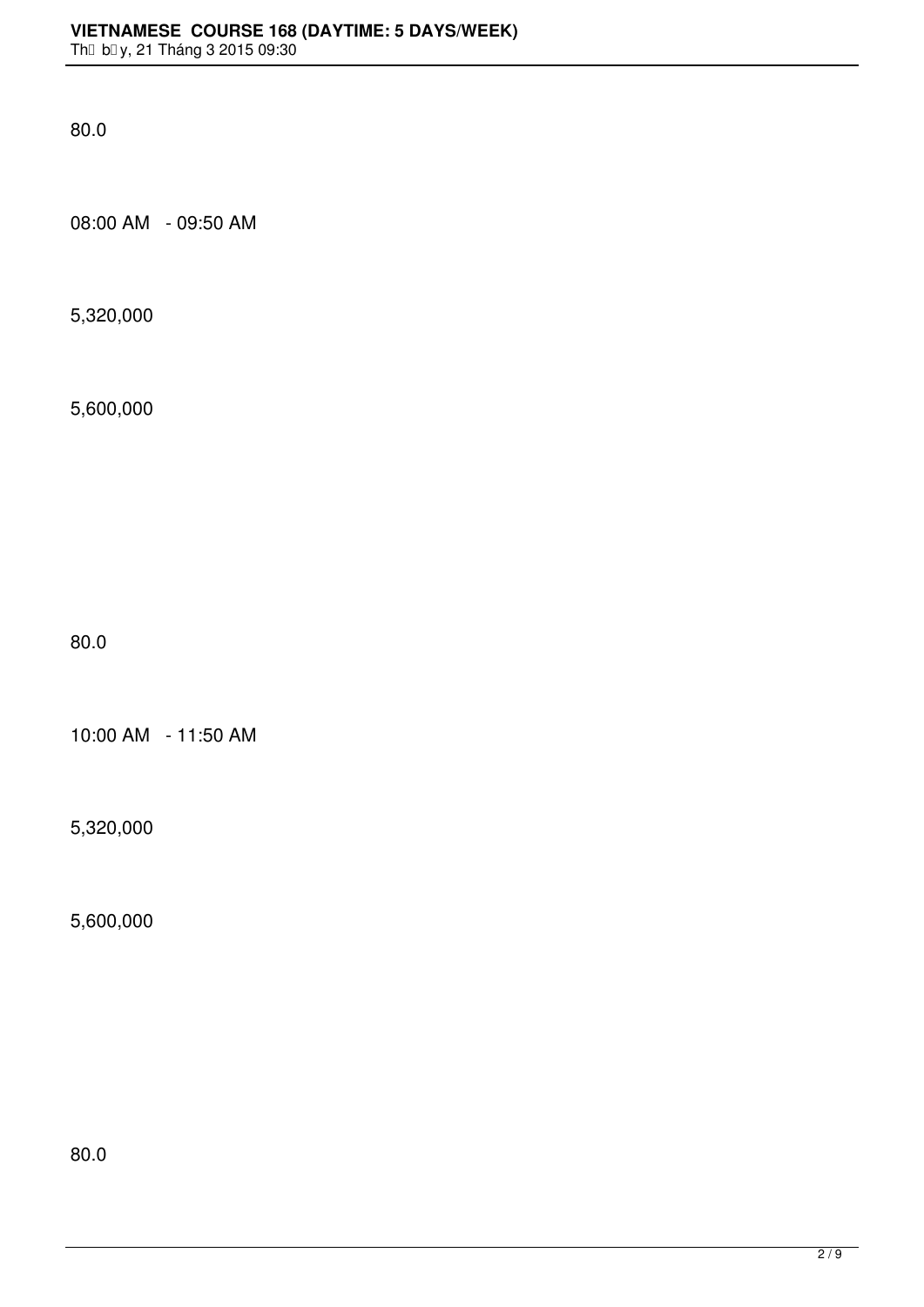01:10 PM - 04:40 PM

5,320,000

5,600,000

Intensive course, until 08/05 (4wks)

**Level: E2 (VSL1: lesson 7->12 + pronunciation unit 9)**

80.0

08:00 AM - 09:50 AM

5,320,000

5,600,000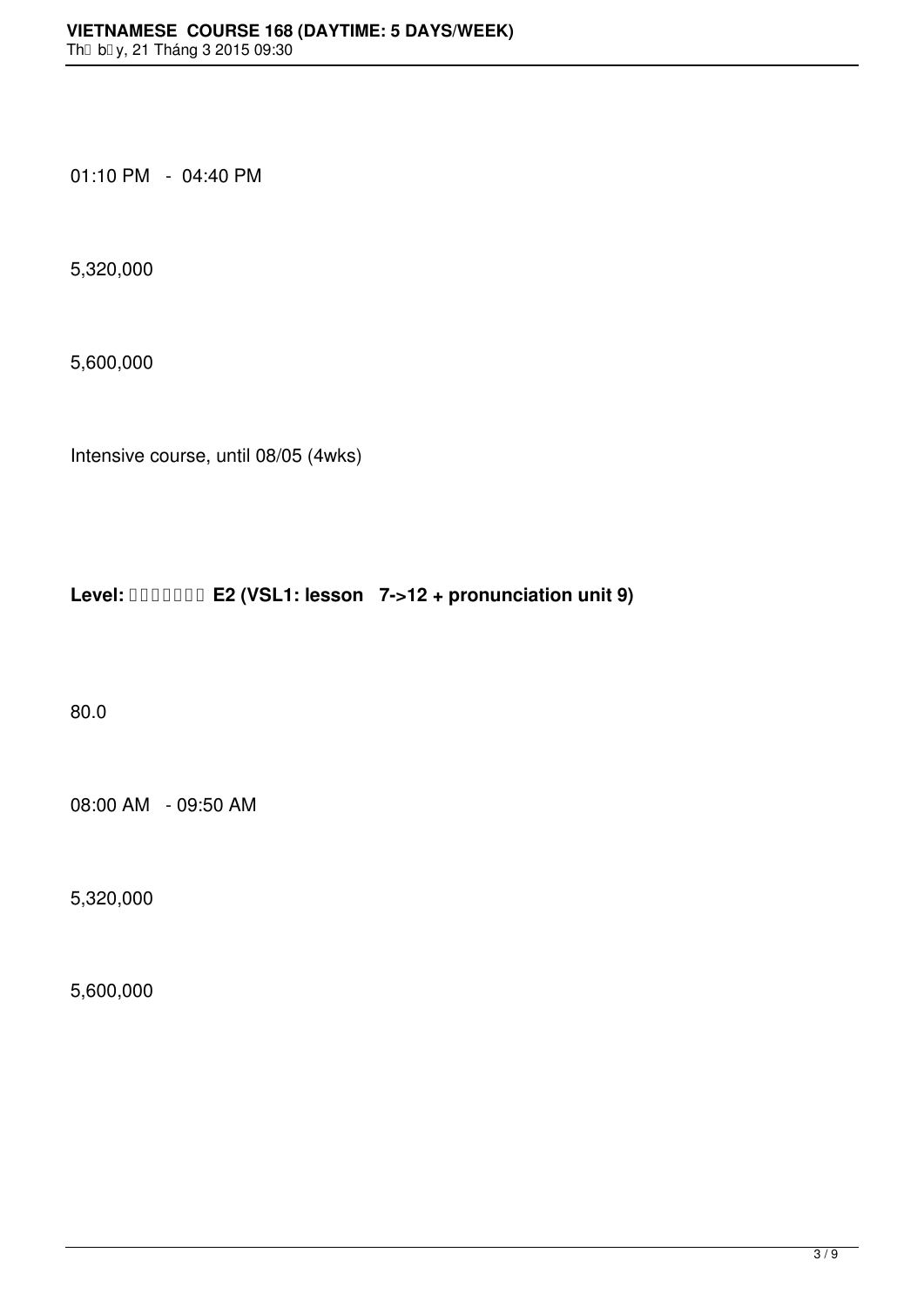80.0

01:10 PM - 03:00 PM

5,320,000

5,600,000

80.0

08:00 AM - 11:50 AM

5,320,000

5,600,000

Intensive course, until 08/05 (4wks)

80.0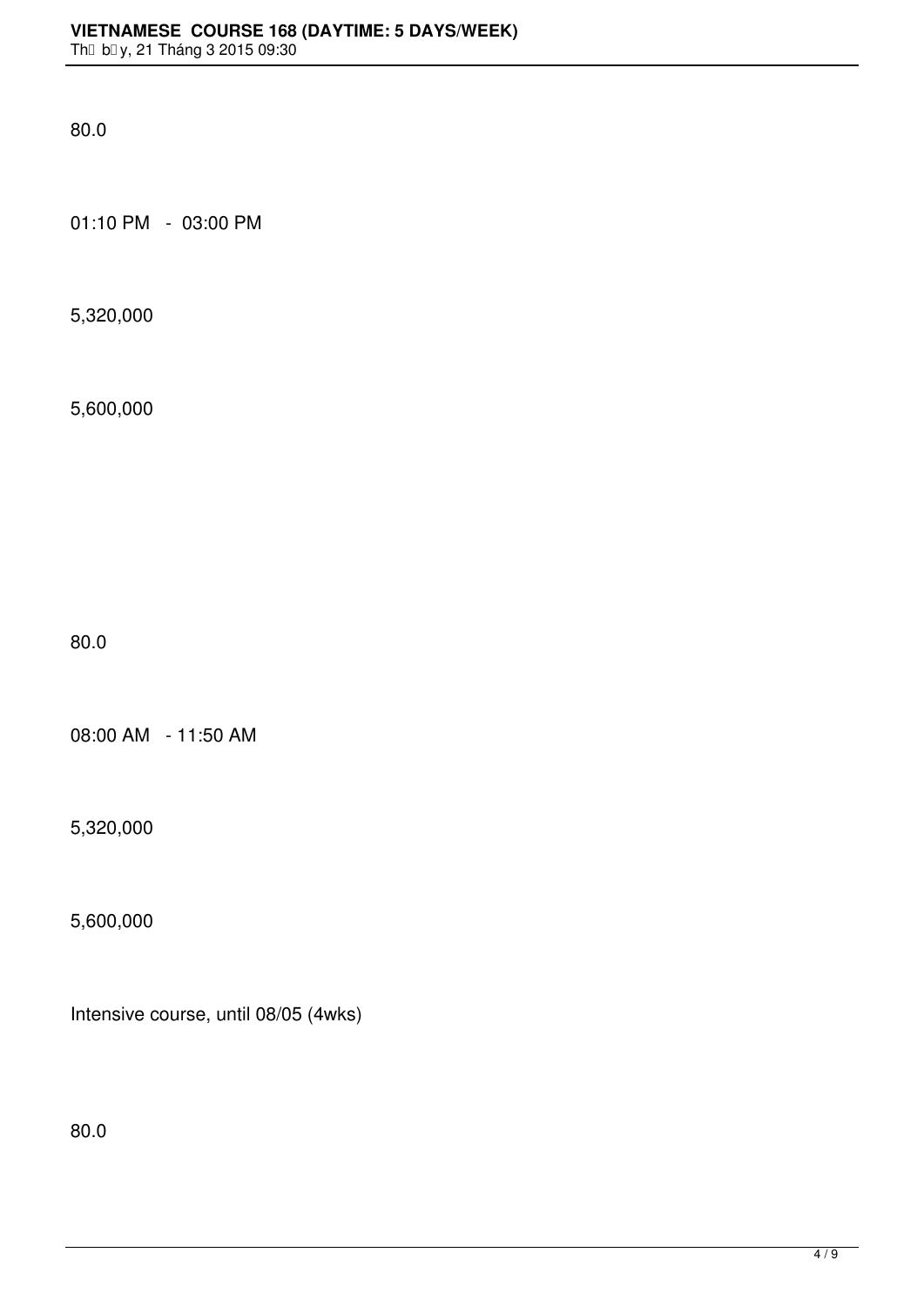01:10 PM - 04:40 PM

5,320,000

5,600,000

Intensive course, until 08/05 (4wks)

**Level: E3 (VSL2: lesson 1->6)**

80.0

01:10 PM - 03:00 PM

5,320,000

5,600,000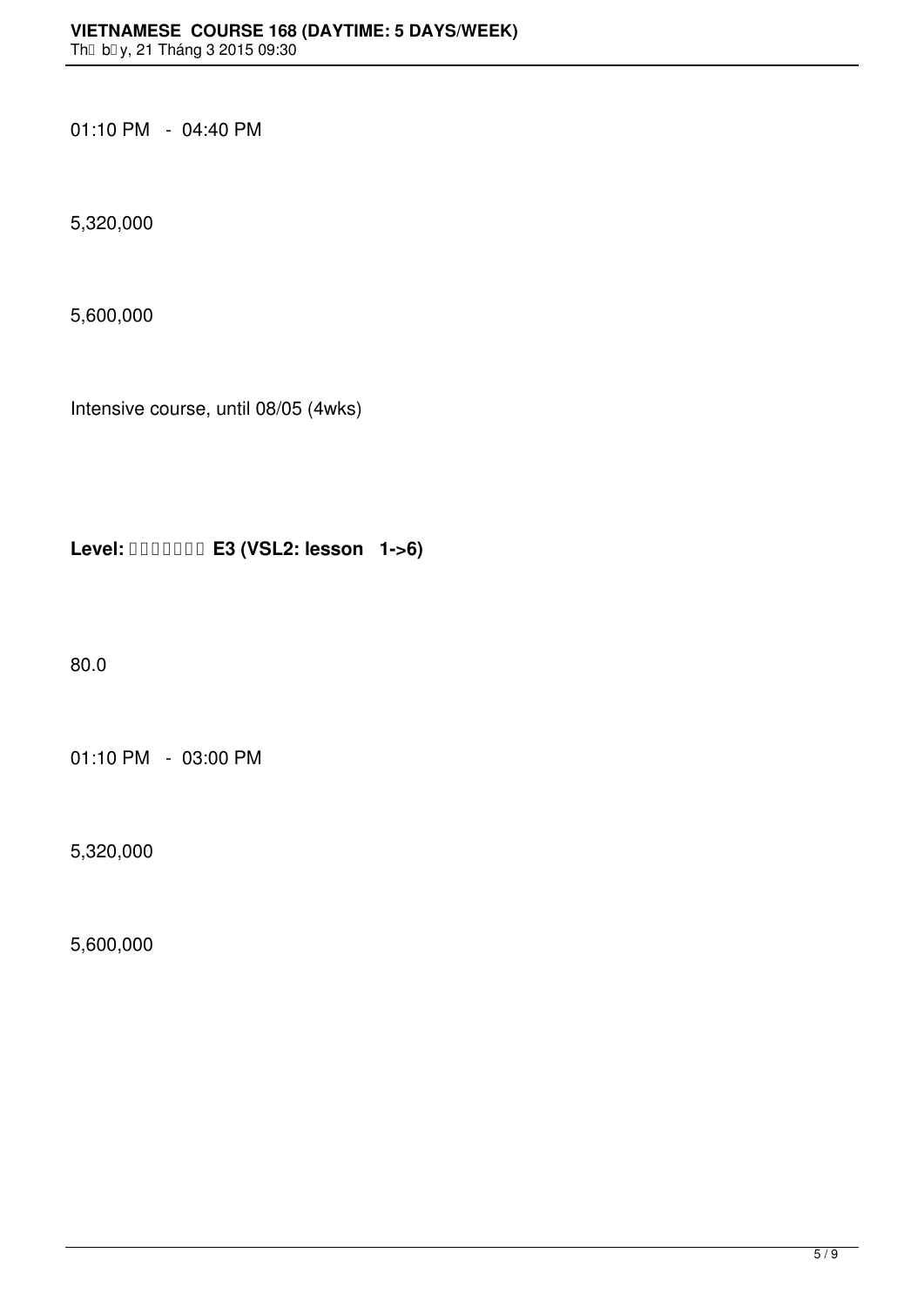**Level: E4 (VSL 2: lesson 7 ->12)**

80.0

10:00 AM - 11:50 AM

5,320,000

5,600,000

**Level: I1 (VSL3: lesson 1->5)**

80.0

08:00 AM - 09:50 AM

6,080,000

6,400,000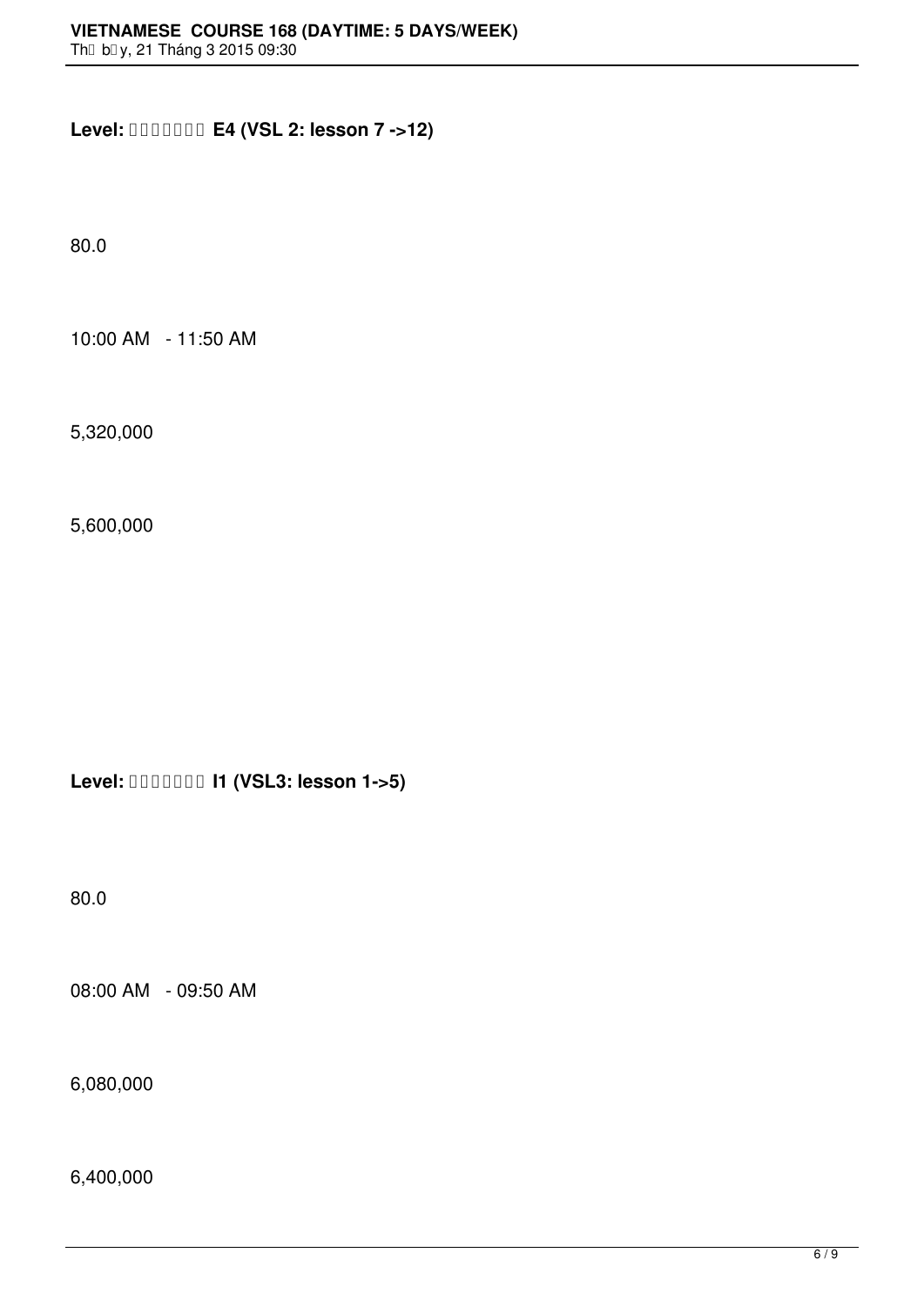**Level: I2 (VSL3: lesson 6->10 )**

80.0

08:00 AM - 09:50 AM

6,080,000

6,400,000

**Level: I3 (VSL4: lesson 1->5)** 

80.0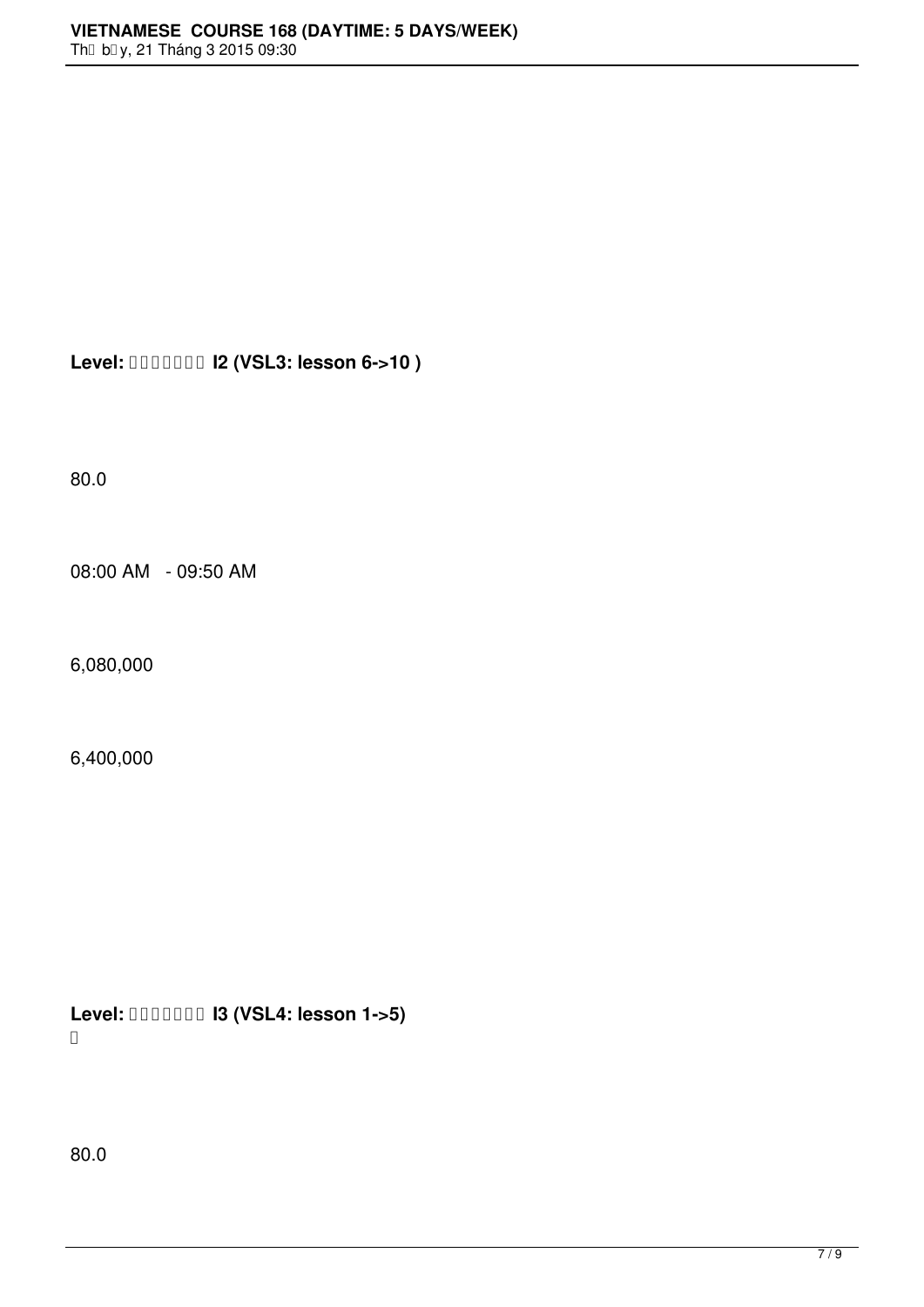10:00 AM - 11:50 AM

6,080,000

6,400,000

**Level: A1 (VSL5: lesson 1->5)**

80.0

01:10 PM - 04:40 PM

6,650,000

7,000,000

Intensive course, until 08/05 (4wks)